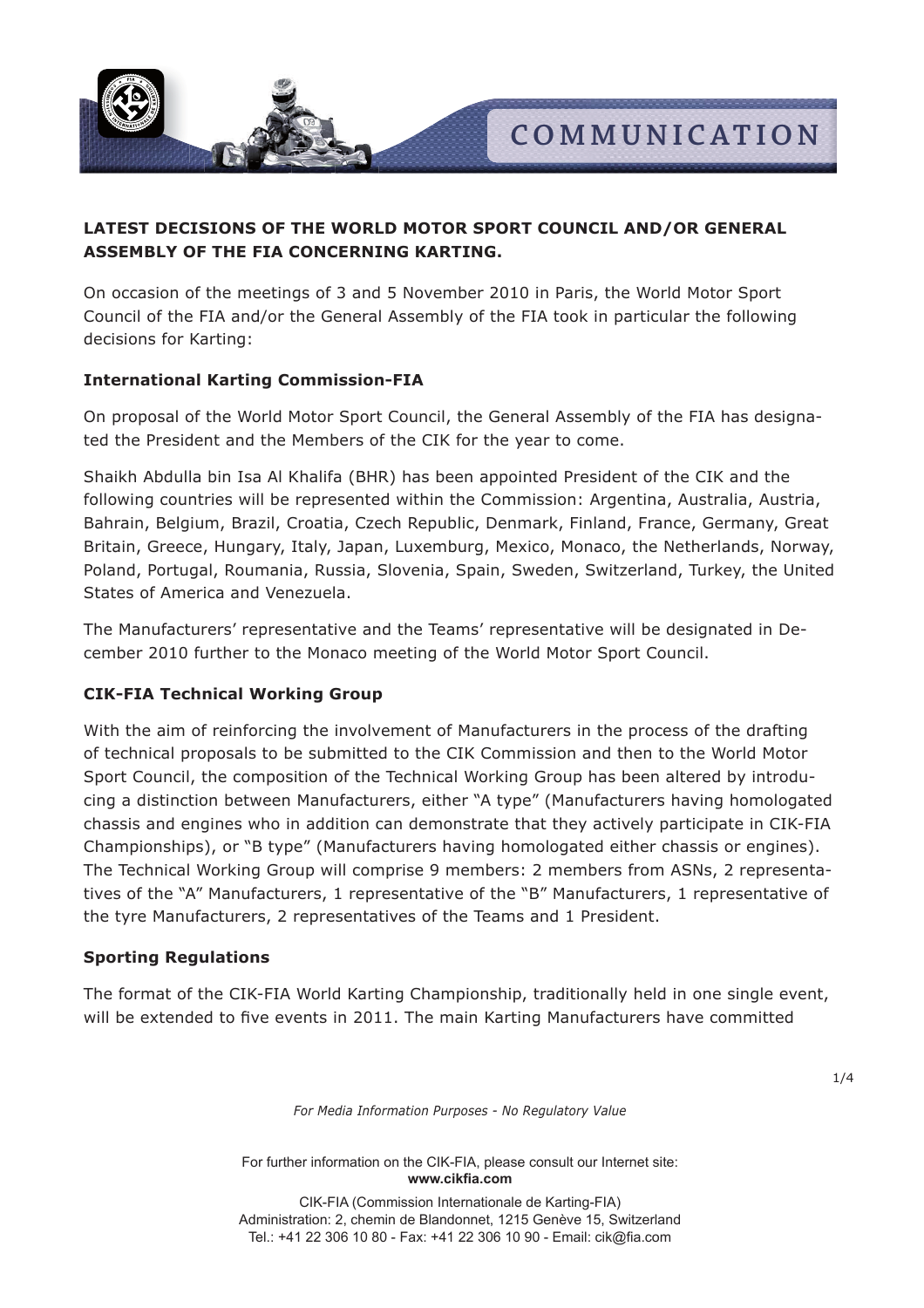

themselves to participating therein and, with their agreement, the Super KF category will be replaced by a new KF1 category using homologated KF2 engines and with free chassis, brakes and tyres.

Because of its ever more international extension - no longer just confined to certain European countries, a World Cup will be dedicated to the KZ2 category as from 2011. Both 125 cc gearbox categories will benefit by a European Championship henceforth concentrated in one single event and a World Cup.

The eligibility criteria for the different CIK-FIA World Cups (in KF2, KF3, KZ1 and KZ2) have been changed with the aim of extending participation to new countries and of strengthening the Organisers. In order to enter, the Drivers shall prove that they have participated in the 12 preceding months either in a CIK-FIA Championship event, or in a minimum of 3 national events in their original country, or in 3 Zone events in the CIK-FIA category corresponding to that of the World Cup concerned. The latter measure is aimed at reinforcing the development of the CIK-FIA categories via national or Zone competitions.

The European KF2 and KF3 Championships will continue to be held in two stages since their grand final will be preceded by regional selections. The 3 regional qualifying events (Northern, Western and Central) are replaced by two Trophies (Northern and Southern). Participation will no longer be open only to European Drivers but also to Drivers from all continents.

The maximum number of participants in the CIK-FIA Karting Trophy Academy has been increased from 34 to 51 from 2011, while maintaining the principle of granting one kart per nation for Drivers selected by their respective ASNs. Out of the 51 available karts placed on a free basis at the disposal of the participants one kart will be reserved for a lady Driver selected by the "Women & Motorsport" Commission of the FIA.

# **Technical Regulations**

To avoid finding especially manufactured spark plugs or the sometimes very costly transformation of standard spark plugs aimed at increasing performance or at twisting the regulation concerning the minimum volume of the combustion chamber, a specific article and appendix describing the characteristics of ignition spark plugs has been added to the Technical Regulations.

*For Media Information Purposes - No Regulatory Value*

For further information on the CIK-FIA, please consult our Internet site: www.cikfia.com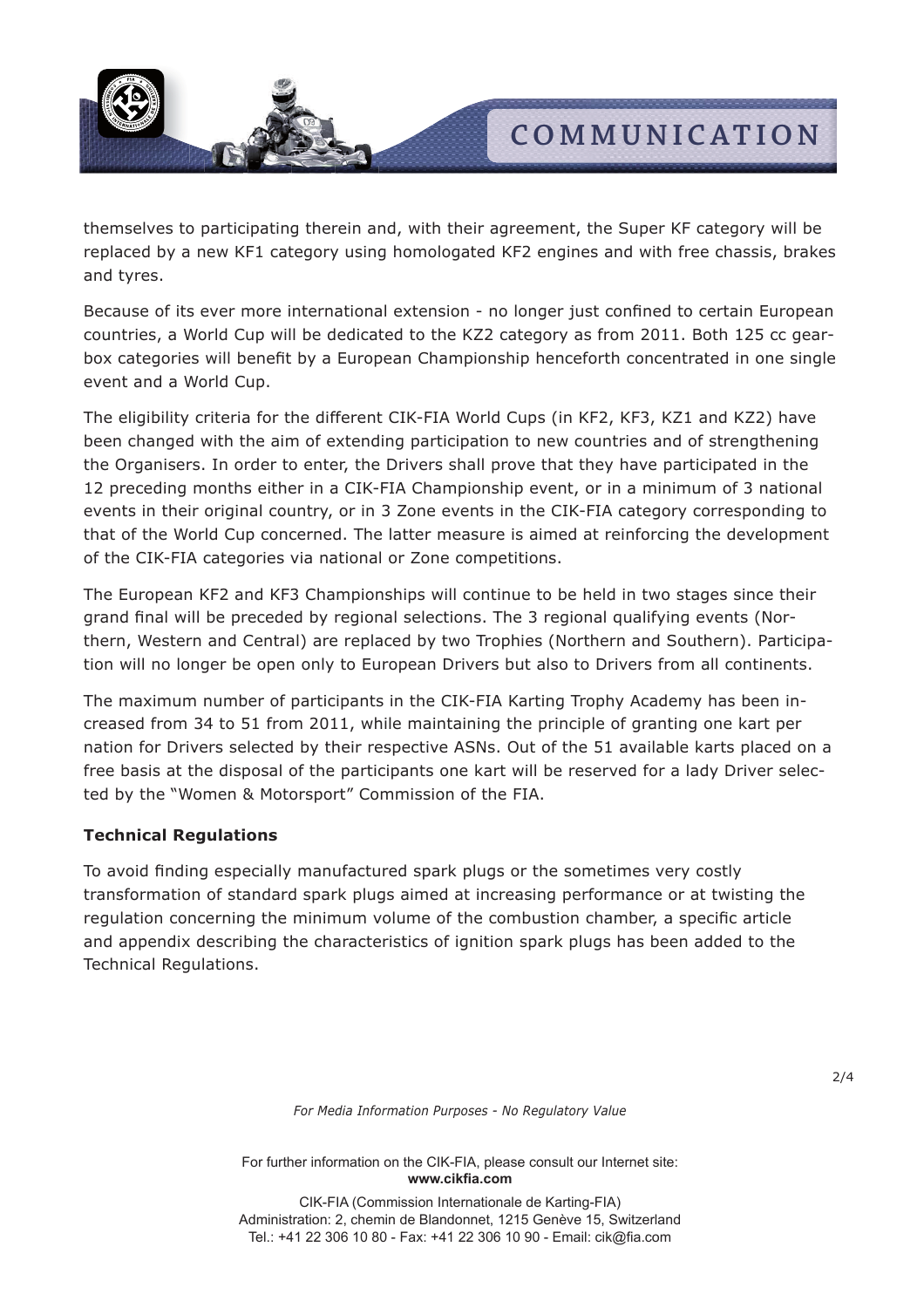

# **Technical and Homologation Recommendations for the bodywork of «Minikarts»**

To meet the demand of several ASNs and with a view to reinforcing safety and to harmonising national regulations, the CIK-FIA and the Karting Research Group of the FIA Institute for Safety have drawn up Technical Recommendations regarding bodywork for the non-constraining use of ASNs in their national categories for children and youths. The whole required methodology (technical description, mounting, crash-tests, etc.) is inspired by the Technical and Homologation Regulations already existing for bodywork homologated by the CIK-FIA for categories with an international vocation.

# **2011 CIK-FIA Calendar**

The 2011 calendar of the CIK-FIA Championships, Cups and Trophies has been voted as follows:

# **CIK-FIA «U18» WORLD KARTING CHAMPIONSHIP (DRIVERS UNDER 18) & CIK-FIA KARTING ACADEMY TROPHY**

| $08 - 10/7$     | Ortona (ITA)  |
|-----------------|---------------|
| 26-28/8         | Essay (FRA)   |
| TBA (Oct./Nov.) | Bahrain (BHR) |

#### **CIK-FIA WORLD KARTING CHAMPIONSHIP (KF1)**

| 19-22/5     | Suzuka (JPN)      |
|-------------|-------------------|
| 09-12/6     | Wackersdorf (DEU) |
| $21 - 24/7$ | Zuera (ESP)       |
| $01 - 04/9$ | Genk (BEL)        |
| $15 - 18/9$ | Sarno (ITA)       |
|             |                   |

#### **CIK-FIA WORLD CUPS FOR KF2 & KF3**

15-18/9 Sarno (ITA)

### **CIK-FIA WORLD CUPS FOR KZ1 & KZ2**

01-04/9 Genk (BEL)

## **CIK-FIA EUROPEAN KZ1 & KZ2 CHAMPIONSHIPS**

09-12/6 Wackersdorf (DEU)

3/4

*For Media Information Purposes - No Regulatory Value*

For further information on the CIK-FIA, please consult our Internet site: www.cikfia.com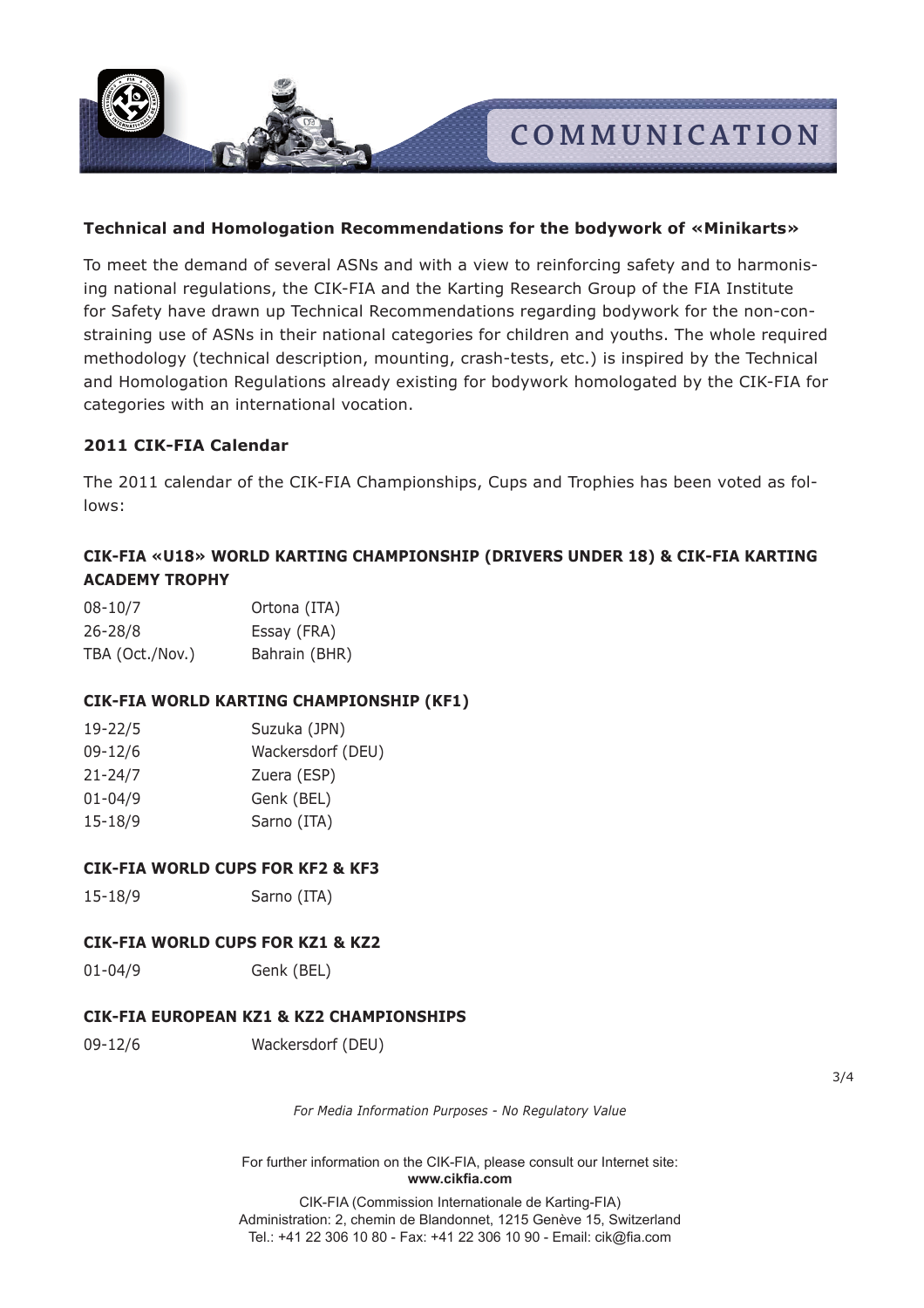

# **COMMUNICATION**

## **CIK-FIA EUROPEAN KF2 & KF3 CHAMPIONSHIPS**

*North European Trophy* 28/4-01/5 PF Int'l, Brandon (GBR)

*South European Trophy* 28/4-01/5 Varennes s/Allier (FRA)

*Finals* 21-24/7 Zuera (ESP)

# **CIK-FIA ASIA-PACIFIC KF1 & KF3 CHAMPIONSHIPS**

01-04/12 Macau-Coloane (MAC)

# **CIK-FIA ASIA-PACIFIC KF2 CHAMPIONSHIP**

19-22/5 Suzuka (JPN)

# **CIK-FIA EUROPEAN SUPERKART CHAMPIONSHIP**

TBA (3 events)  $**$ 

# **CIK-FIA KF2, KF3 & KZ2 VIKING TROPHY**

17-19/6 Lidköping (SWE)

# **CIK-FIA KF3 & KZ2 MONACO KART CUP**

14-16/10 Monaco (MCO) \*

*\* subject to the re-homologation of the circuit*

*\*\* designation of the circuits and Organisers by the World Council on 10 December 2010*

The detailed changes to the regulations and new regulations will shortly be available on www.cikfia.com.

4/4

*For Media Information Purposes - No Regulatory Value*

For further information on the CIK-FIA, please consult our Internet site: www.cikfia.com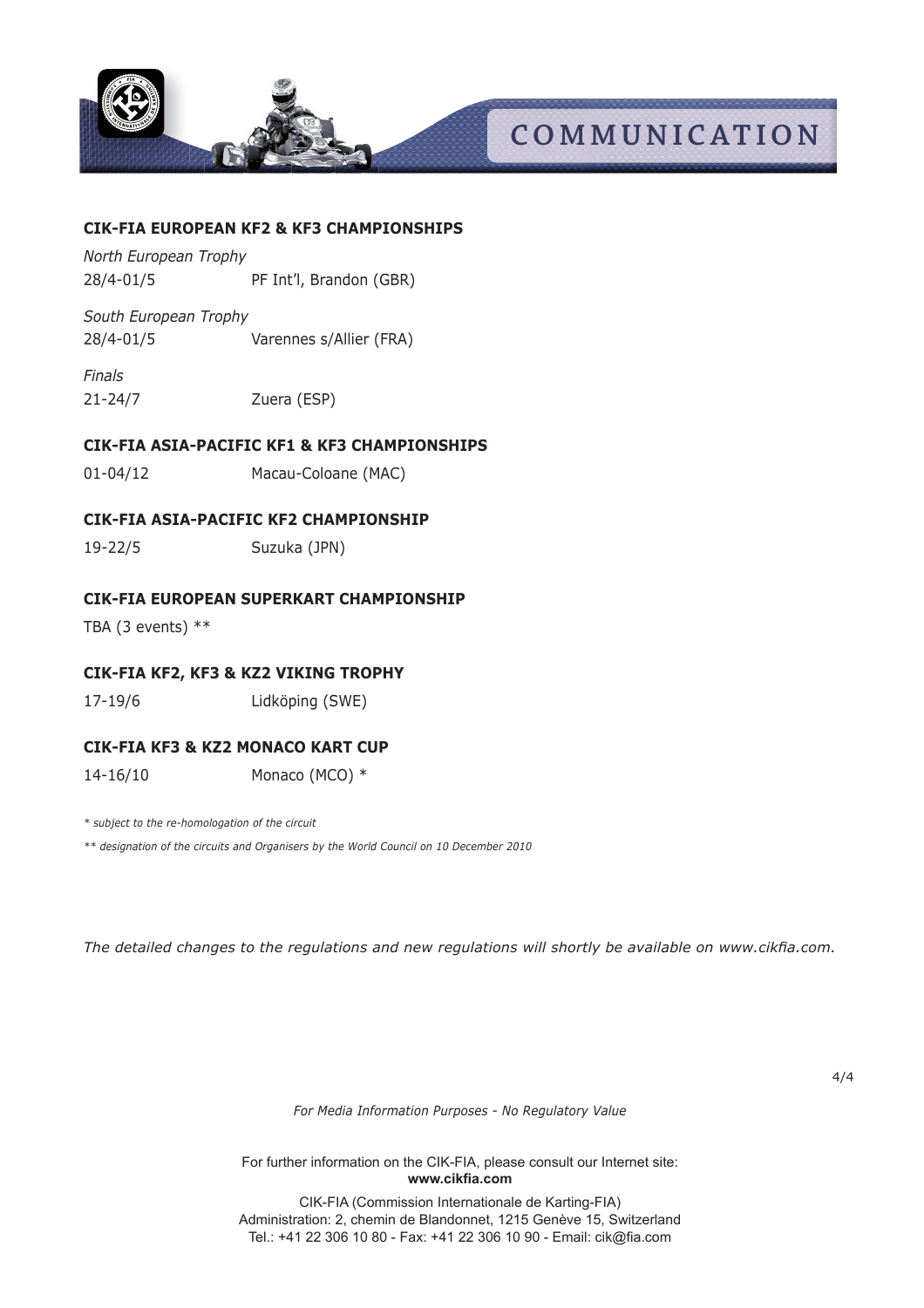

# **DERNIÈRES DÉCISIONS DU CONSEIL MONDIAL DU SPORT AUTOMOBILE ET/OU DE L'ASSEMBLéE GéNéRALE DE LA FIA CONCERNANT LE KARTING.**

À l'occasion des réunions des 3 et 5 novembre 2010 à Paris, le Conseil Mondial du Sport Automobile de la FIA et/ou l'Assemblée Générale de la FIA ont pris, entre autres, les décisions suivantes en matière de Karting:

# **Commission Internationale de Karting-FIA**

Sur proposition du Conseil Mondial du Sport Automobile, l'Assemblée Générale de la FIA a désigné le Président et les Membres de la CIK pour l'année à venir.

Le Cheik Abdulla bin Isa Al Khalifa (BHR) a été nommé Président de la CIK et les pays suivants seront représentés au sein de la Commission: Allemagne, Argentine, Australie, Autriche, Bahreïn, Belgique, Brésil, Croatie, Danemark, Espagne, états-Unis d'Amérique, Finlande, France, Grande-Bretagne, Grèce, Hongrie, Italie, Japon, Luxembourg, Mexique, Monaco, Norvège, Pays-Bas, Pologne, Portugal, République tchèque, Roumanie, Russie, Slovénie, Suède, Suisse, Turquie et Vénézuela.

Le représentant des Constructeurs et le représentants des Équipes seront désignés en décembre prochain à l'issue de la réunion à Monaco du Conseil Mondial du Sport Automobile.

# **Groupe de Travail Technique de la CIK-FIA**

Dans le but de renforcer l'implication des Constructeurs dans le processus d'élaboration des propositions techniques à soumettre à la Commission CIK, puis au Conseil Mondial du Sport Automobile, la composition du Groupe de Travail Technique a été remaniée, en instaurant une distinction entre Constructeurs, tantôt de type «A» (Constructeurs ayant homologué des châssis et des moteurs, pouvant en outre justifier d'une participation soutenue aux Championnats de la CIK-FIA), tantôt de type «B» (Constructeurs ayant homologué soit des châssis, soit des moteurs). Le Groupe de Travail Technique comprendra 9 membres : 2 membres issus des ASN, 2 représentants des Constructeurs «A», 1 représentant des Constructeurs «B», 1 représentant des Manufacturiers de pneumatiques, 2 représentants des Équipes et 1 Président.

# **Règlements Sportifs**

Le format du Championnat du Monde de Karting CIK-FIA, traditionnellement disputé en une seule épreuve, sera étendu à cinq épreuves en 2011. Les principaux Constructeurs de

1/4

*Aux fins d'information Médias - Aucune valeur réglementaire*

Pour plus d'informations sur la CIK-FIA, veuillez consulter notre site Internet : **www.cikfia.com**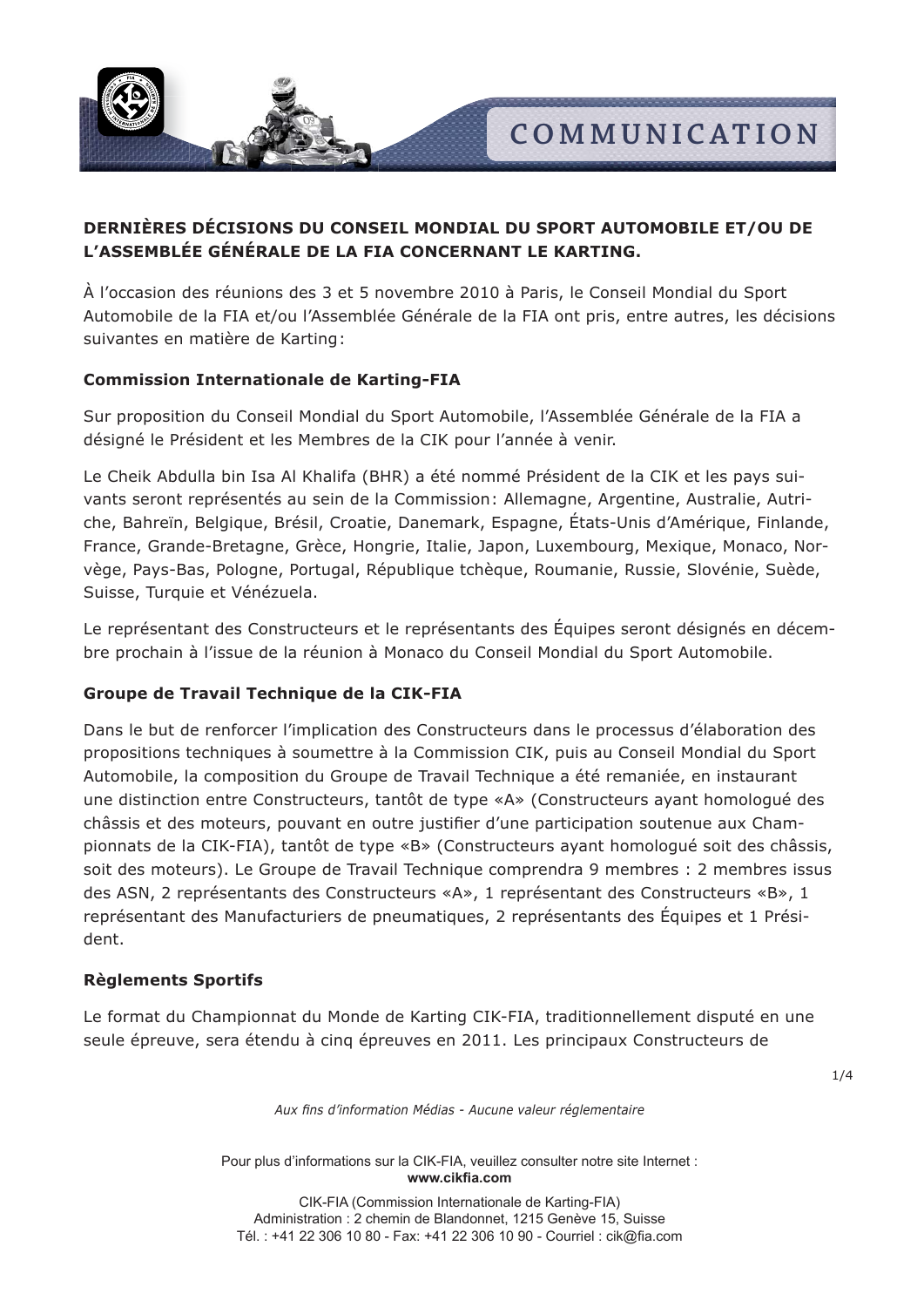

Karting se sont engagés à y participer et, avec leur accord, la catégorie Super KF sera remplacée par une nouvelle catégorie KF1 qui utilisera des moteurs KF2 homologués et dont les châssis, freins et pneus seront libres.

Du fait d'un rayonnement de plus en plus international - et non plus seulement cantonné à certains pays d'Europe, une Coupe du Monde sera dédiée à la catégorie KZ2 dès 2011. Chacune des deux catégories des karts 125 cm<sup>3</sup> à boîte de vitesses aura droit à un Championnat d'Europe concentré désormais sur une seule épreuve, plus une Coupe du Monde.

Les critères d'éligibilité pour les différentes Coupes du Monde de la CIK-FIA (KF2, KF3, KZ1 et KZ2) ont fait l'objet d'aménagements visant à élargir la participation à de nouveaux pays et à renforcer les Organisateurs. Pour pouvoir s'y inscrire, les Pilotes devront justifier d'une participation au cours des 12 mois précédents soit à une épreuve de Championnat de la CIK-FIA, soit à un minimum de 3 épreuves nationales dans leur pays d'origine ou de 3 épreuves de Zone dans la catégorie CIK-FIA correspondant à celle de la Coupe du Monde concernée. L'objectif de cette dernière mesure est de renforcer le développement des catégories CIK-FIA à travers les compétitions nationales et de Zone.

Les Championnats d'Europe de KF2 et KF3 continueront de se disputer en deux étapes, avec une grande finale précédée des sélections régionales. Les 3 épreuves qualificatives régionales (Nord, Ouest et Centre) sont remplacées par deux Trophées (Nord et Sud). La participation sera ouverte aux Pilotes non plus seulement européens, mais originaires de tous les continents.

Le nombre maximum de participants du Trophée Académie de Karting de la CIK-FIA passera de 34 à 51 à compter de 2011, le principe d'accorder un kart par nation pour les Pilotes sélectionnés par leurs ASN respectives étant maintenu. Sur les 51 karts disponibles et mis gratuitement à la disposition des participants, un kart sera réservé à une Pilote féminine sélectionnée par la Commission «Femmes & Sport Automobile» de la FIA.

# **Règlement Technique**

Pour éviter la manufacture de bougies spéciales ou la transformation, parfois très coûteuse, des bougies standard à des fins de recherche de performances ou de contournement du règlement relatif au volume minimum de la chambre de combustion, un article et une annexe spécifiques décrivant les caractéristiques des bougies d'allumage ont été ajoutés au Règlement Technique.

2/4

*Aux fins d'information Médias - Aucune valeur réglementaire*

Pour plus d'informations sur la CIK-FIA, veuillez consulter notre site Internet : **www.cikfia.com**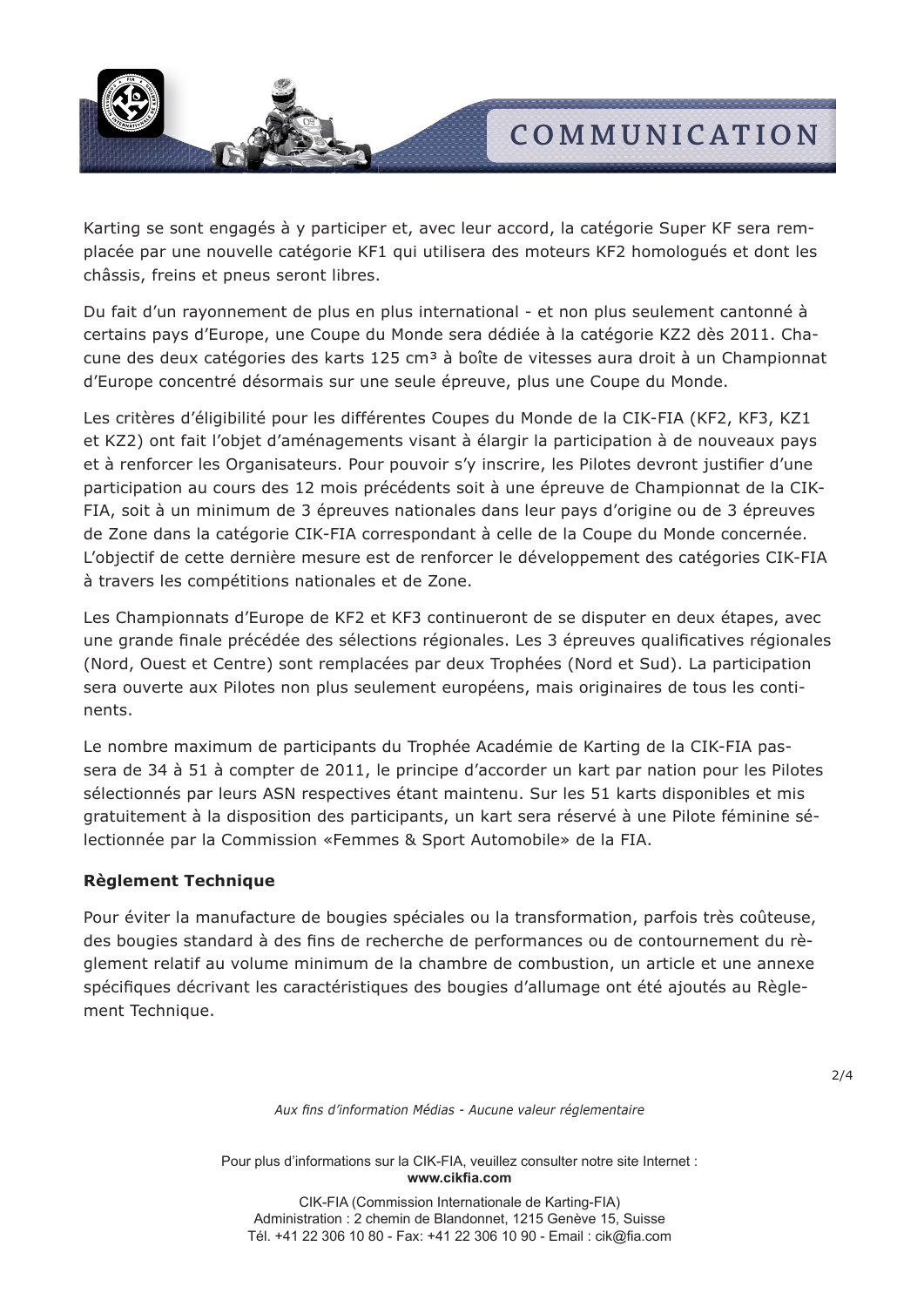**COMMUNICATION**

# **Recommandations Techniques et d'Homologation pour les carrosseries «Minikart»**

Pour répondre à la demande de plusieurs ASN et dans un souci de renforcer la sécurité et d'harmoniser les réglementations nationales, la CIK-FIA et le Groupe de Recherche Karting de l'Institut de la FIA pour la Sécurité ont élaboré des Recommandations Techniques relatives aux carrosseries, à l'usage non contraignant des ASN pour leurs catégories nationales d'enfants et de jeunes. Toute la méthodologie requise (description technique, montage, crashtests, etc.) est inspirée des Règlements Technique et d'Homologation déjà existants pour les carrosseries homologuées par la CIK-FIA pour les catégories à vocation internationale.

#### **Calendrier CIK-FIA 2011**

Le calendrier 2011 des Championnats, Coupes et Trophées de la CIK-FIA se présente comme suit:

# **CHAMPIONNAT DU MONDE «M18» DE KARTING DE LA CIK-FIA (PILOTES DE MOINS DE 18 ANS) & TROPHÉE ACADÉMIE DE KARTING DE LA CIK-FIA**

| $08 - 10/7$     | Ortona (ITA)  |
|-----------------|---------------|
| $26 - 28/8$     | Essay (FRA)   |
| TBA (Oct./Nov.) | Bahreïn (BHR) |

# **CHAMPIONNAT DU MONDE DE KARTING DE LA CIK-FIA (KF1)**

| $19 - 22/5$ | Suzuka (JPN)      |
|-------------|-------------------|
| $09 - 12/6$ | Wackersdorf (DEU) |
| $21 - 24/7$ | Zuera (ESP)       |
| $01 - 04/9$ | Genk (BEL)        |
| $15 - 18/9$ | Sarno (ITA)       |
|             |                   |

## **COUPES DU MONDE CIK-FIA DE KF2 & KF3**

15-18/9 Sarno (ITA)

## **COUPES DU MONDE CIK-FIA DE KZ1 & KZ2**

01-04/9 Genk (BEL)

## **CHAMPIONNAT ASIE-PACIFIQUE CIK-FIA DE KF2**

19-22/5 Suzuka (JPN)

3/4

*Aux fins d'information Médias - Aucune valeur réglementaire*

Pour plus d'informations sur la CIK-FIA, veuillez consulter notre site Internet : **www.cikfia.com**